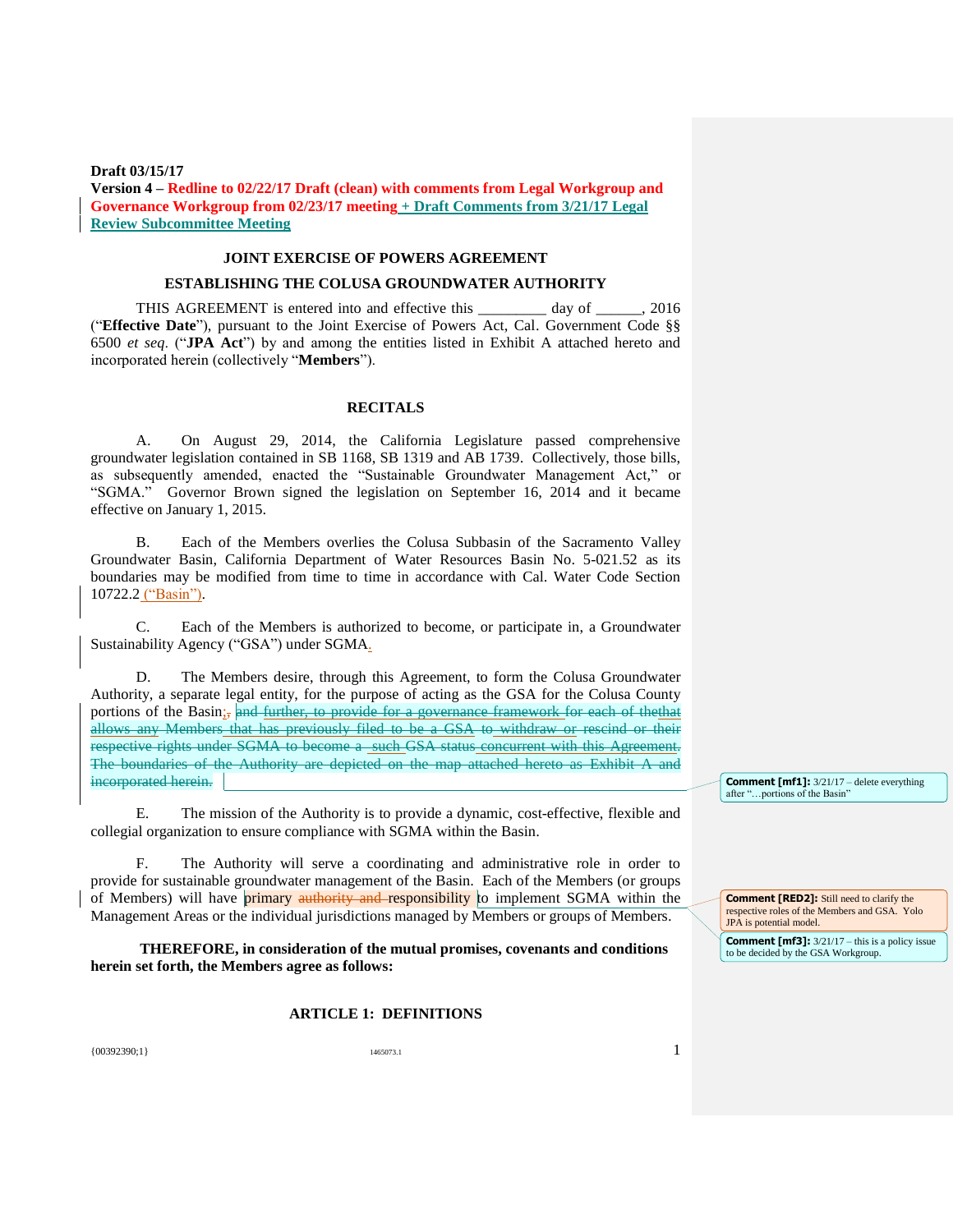**Version 4 – Redline to 02/22/17 Draft (clean) with comments from Legal Workgroup and Governance Workgroup from 02/23/17 meeting + Draft Comments from 3/21/17 Legal Review Subcommittee Meeting**

1.1 **Definitions**. As used in this Agreement, unless the context requires otherwise, the meaning of the terms hereinafter set forth shall be as follows:

a. "**Agreement**" shall mean this Joint Exercise of Powers Agreement Establishing the Colusa Groundwater Authority.

b. "**Authority**" shall mean the Colusa Groundwater Authority established by this Agreement.

c. "**Basin**" shall mean the Colusa Subbasin of the Sacramento Valley Groundwater Basin, California Department of Water Resources Basin No. 5-021.52, as its such boundaries may be modified from time to time in accordance with Cal. Water Code Section 10722.2. The Basin is depicted in Exhibit A.

d. "**Board of Directors**" or "**Board**" shall mean the governing body formed to implement this Agreement as established herein.

e. "**DWR**" shall mean the California Department of Water Resources.

f. "**Effective Date**" shall be as set forth in the Preamble of this Agreement.

g. "**Groundwater Sustainability Agency**" or "**GSA**" shall mean an agency enabled by SGMA to regulate defined portions of the SubbBasin cooperatively with all other Groundwater Sustainability Agencies in the Basin, in compliance with the terms and provisions of SGMA.

h. **"Groundwater Sustainability Plan"** or "**GSP**" shall have the definition set forth in SGMA.

i. "**GSA Boundary**" shall mean those lands located within the Member boundaries that overlie the SubbBasin and areas depicted in Exhibit A.

j. "**JPA Act**" shall mean the Joint Exercise of Powers Act, Cal. Government Code §§ 6500 *et seq*.

k. "**Management Areas**" shall mean the areas depicted in Exhibit B.

l.k. "**Member**" shall mean any of the signatories to this Agreement and **"Members"** shall mean all of the signatories to this Agreement, collectively. Each of the Members shall be authorized to become, or participate in, a Groundwater Sustainability Agency under SGMA.

"SGMA" shall mean the California Groundwater Management Act of 2014 and all regulations adopted under the legislation (SB 1168, SB 1319 and AB 1739) that collectively comprise the Act, as that legislation and those regulations may be amended from time to time.

 ${1465073.1}$  1465073.1 2

**Comment [mf4]:** 3/21/17 – remove 1.1 (k). We do not have M.A.s defined.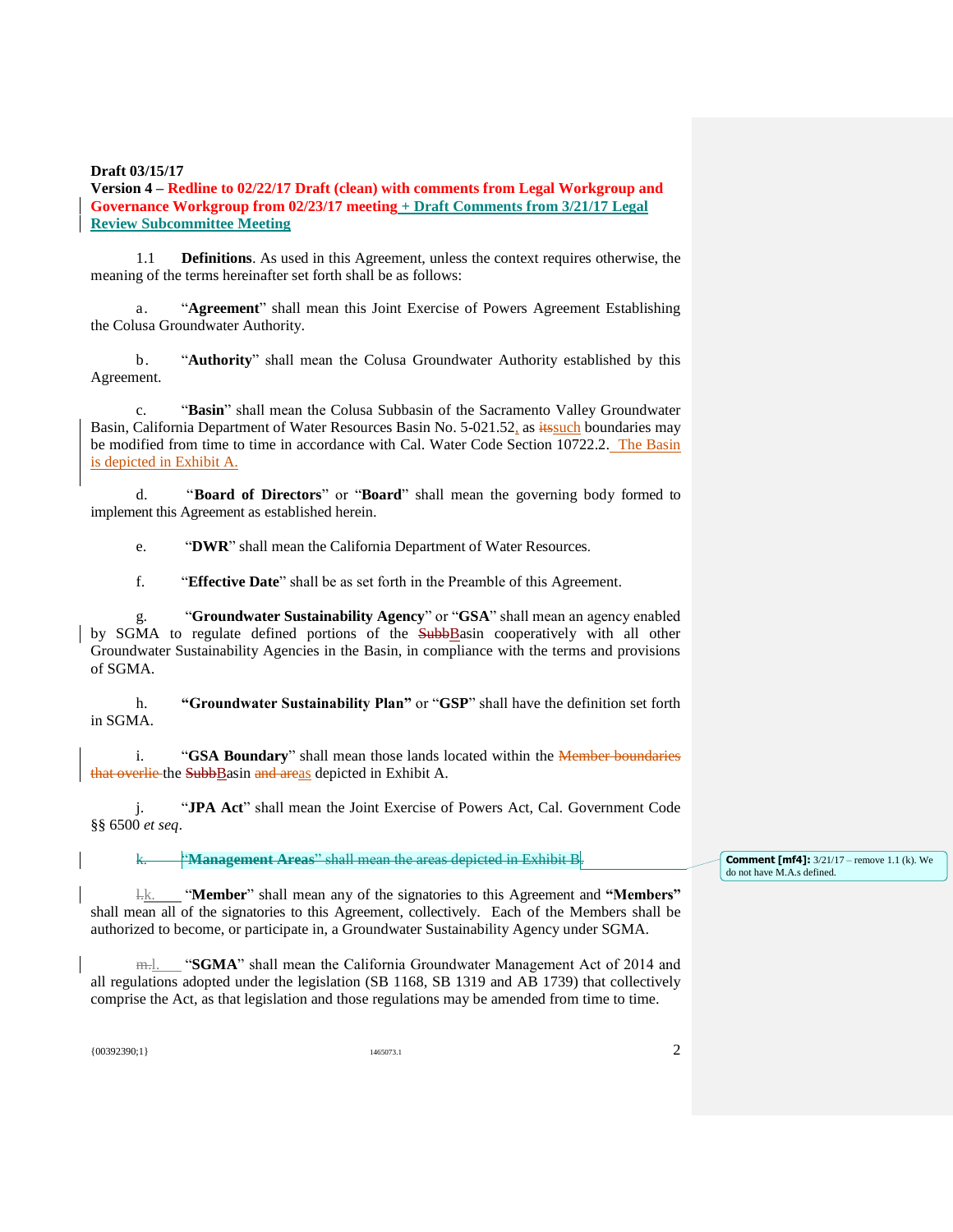## **ARTICLE 2: ORGANIZING PRINCIPLES**

2.1 The Members intend to work together in mutual cooperation to develop and implement a GSP for the Basin in compliance with SGMA, consistent with the organizing and guiding principles set forth in that certain Memorandum of Agreement among the Members and other stakeholders, attached hereto as Exhibit B.

2.2 Prior to June 30, 2017, any Member that has previously notified DWR of its intent to be a GSA in the Basin shall formally notify DWR, in writing, of its intent to withdraw or rescind such notification to allow the Authority to become the GSA for the Basin. To the extent any Member determines, in the future to become a GSA separate and apart from the Authority, the Authority will take all actions necessary to allow such Member to become a GSA and the Authority will work cooperatively with such Member to coordinate implementation of SGMA within the Basin.

2.3 2.3 The Members intend through this Agreement to take advantage of economies of scale to obtain the most cost-effective consulting, technical and professional services for the development and implementation of a GSP, including without limitation particular for the development of water budgets balances.

2.4 To the extent any Member determines in the future to become a GSA separate and apart from the Authority, the Authority will take all actions necessary to allow such Member to become a GSA and the Authority will work cooperatively with such Member to coordinate implementation of SGMA within the Basin.

## **ARTICLE 3: FORMATION, PURPOSE AND POWERS**

3.1 **Recitals:** The foregoing recitals are incorporated by reference.

3.2 **Certification.** Each Member certifies and declares that it is a legal entity that is authorized to be a party to a joint exercise of powers agreement and to contract with each other for the joint exercise of any common power under Article 1, Chapter 5, Division 7, Title 1 of the Government Code, commencing with section 6500 or other applicable law including but not limited to Cal. Water Code § 10720.3(c).

3.3 **Creation of the Authority.** Pursuant to the JPA Act, the Members hereby form and establish a public entity to be known as the "Colusa Groundwater Authority."

3.4 **Purposes of the Authority**. The purposes of the Authority are to:

a. provide for the joint exercise of powers of the Members and powers granted pursuant to SGMA (subject to the restrictions contained in this Agreement);

b. cooperatively carry out the purposes of SGMA;

**Comment [mf5]:** 3/21/17 Remove, it can be done online

**Comment [RD6]:** Should this Section also state the parties understanding that the GSA formed by this Joint Powers Agreement shall otherwise continue in full force and effect, and consistent with all SGMA GSA formation requirements, notwithstanding the withdrawal or involuntary removal of any Member?

**Comment [mf7]:** 3/21/17 this portion of 2.2 is moved to it's own Article 2.4. Add to this language that withdrawal of a party does not impede the GSA

**Formatted:** Article L2

**Comment [mf8]:** 3/21/17 Delete everything after GSP. Add language about coordination with other GSAs in the subbasin.

**Formatted:** Indent: First line: 0.44"

**Comment [RD9]:** Should this Section also state the parties understanding that the GSA formed by this Joint Powers Agreement shall otherwise continue in full force and effect, and consistent with all SGMA GSA formation requirements, notwithstanding the withdrawal or involuntary removal of any Member?

**Comment [mf10]:** Add language re: public entity separate and apart from the member agencies.

**Comment [RED11]:** Comment: SGMA has

several requirements for engaging the public and stakeholders in the development of a GSP. See, for example, Water Code sections 10723.4 [maintenance of interested persons list], 10732.3 [consideration of all interests of all beneficial uses and users of groundwater], and 10727.8 [public notification and participation; advisory committee of interested parties]. Given the high profile and potentially controversial nature of the SGMA work that lies ahead, it could be prudent to acknowledge within the Agreement that the Authority will have the authority and the responsibility to meet these requirements. One possible place would be as an additional clause in Section 3.4(b). This could also be a separate section.

**Comment [mf12]:**  $3/21/17$ : Ann to send language from Article 5 of SGMA to include here regarding outreach responsibilities/requirements.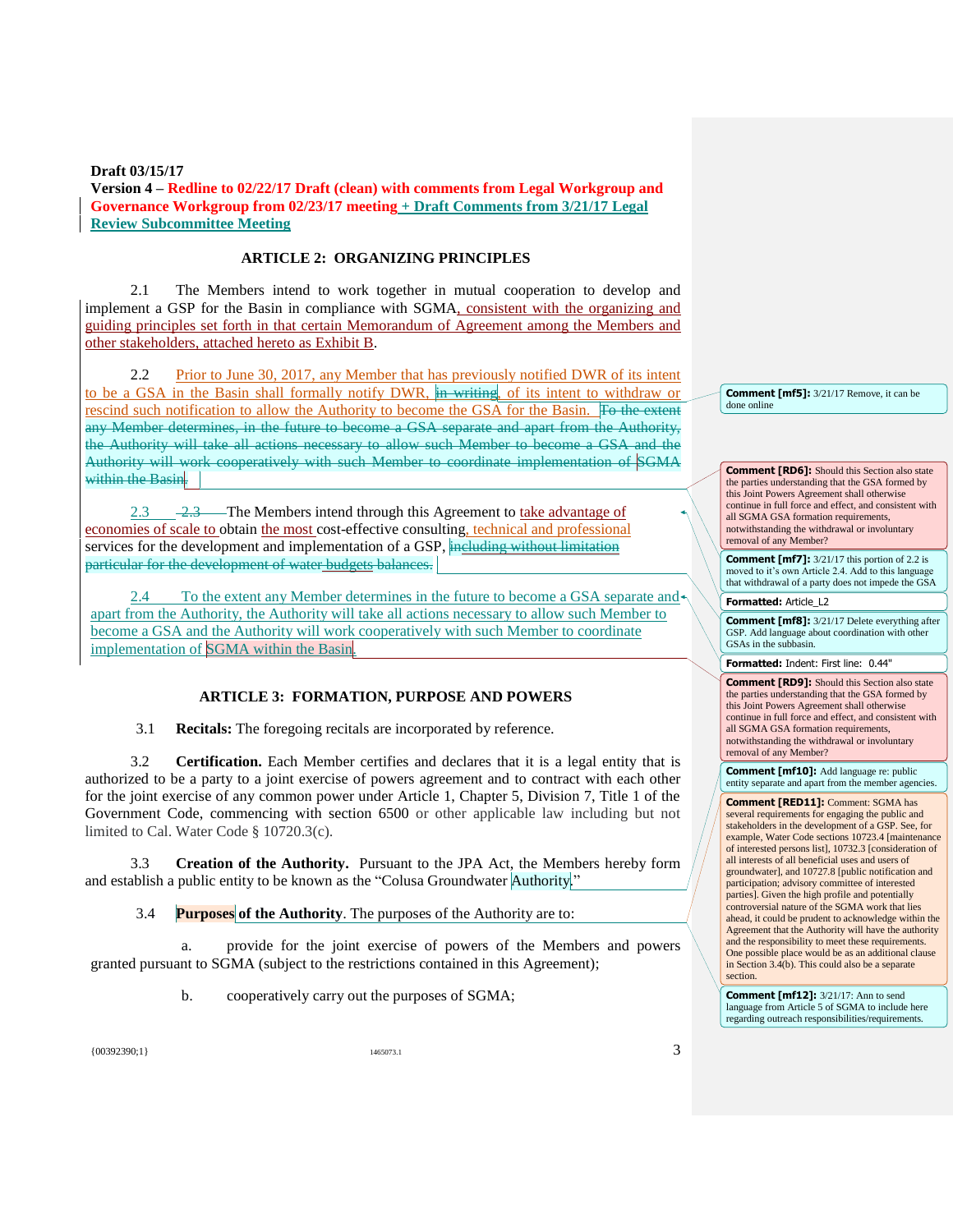**Version 4 – Redline to 02/22/17 Draft (clean) with comments from Legal Workgroup and Governance Workgroup from 02/23/17 meeting + Draft Comments from 3/21/17 Legal Review Subcommittee Meeting**

c. become a GSA for purposes of management of the Basin in accordance with SGMA; and

d. develop, adopt and implement a legally sufficient GSP for the Basin, subject to the limitations set forth in this Agreement.

3.5 **Powers of the Authority.** To the extent authorized by the Members through the Board of Directors, and subject to the limitations set forth in this Agreement, the Authority shall have and may exercise any and all powers commonly held by the Members and any and all additional powers granted by SGMA in pursuit of the Authority's purposes, as described in Article 3.4, including but not limited to the power:

a. To take any action for the benefit of the Members necessary or proper to carry out the purposes of the Authority as provided in this Agreement and to exercise all other powers necessary and incidental to the exercise of the powers set forth herein;

b. To borrow funds and to apply for grants and loans for the funding of activities within the purposes of the Authority;

c. To adopt rules, regulations, policies, bylaws and procedures related to the purposes of the Authority; and

d. To sue and be sued.

3.6 **Powers Reserved to Members.** Each of the Members reserves the right, in its sole and absolute discretion, to:

a. Withdraw from this Agreement and Bbecome aits own GSA, to the extent authorized by SGMA, and to thereafter exercise the powers conferred to a GSA, within the Member's boundaries;

b. Maximize input to the Plan chapter or section of the GSP adopted by the Authority as applicable within the Member's boundaries or the Management Area managed in whole or in part by such Member;

Subject to the provisions of Article 8 of this Agreement, implement the GSP adopted by the Authority within the Member's boundaries or the Management Area managed in whole or in part by such Member.

> Nothing set forth in this Agreement is intended to impede or abrogate the  $\leftrightarrow$ powers of any Member, including but not limited to the Member's police power and land use authority.

3.7 **Term.** This Agreement shall be effective as of the Effective Date and shall remain in effect until terminated in accordance with Article 6.5 of this Agreement.

**Comment [RED13]:** Comment: Suggest considering whether this list of enumerated powers should include more provisions. Although Item (a) is broadly inclusive, including more specifics would serve the interest of transparency and understanding by the public of the many powers afforded under SGMA and the key tasks that will be undertaken. Some examples include:

Entering into contracts and employing agents, employees, consultants and others Conducting all necessary research and investigations and compile reports, collect data, etc. Imposing fees authorized by SGMA Acquiring real and personal property Adopting an operating budget and setting Member contributions Cooperating and contracting with other agencies such as the federal government or other entities the Board deems necessary Enforcing SGMA requirements in the Subbasin as allowed by law Registering and monitoring wells Establishing and administering projects Representing Members in discussions and transactions with other local agencies or GSAs as may be required to ensure SGMA compliance Establish committees and working groups as needed **Comment [mf14]:** 3/21/17, okay to leave out the detailed list in above comment **Comment [mf15]:** Move this to the bottom of the section so it doesn't start out sounding negative.

**Comment [mf16]:** Remove Management Area reference

**Formatted:** Body Text, Left, Indent: Left: 1"

 ${1465073.1}$  1465073.1 465073.1 465073.1 4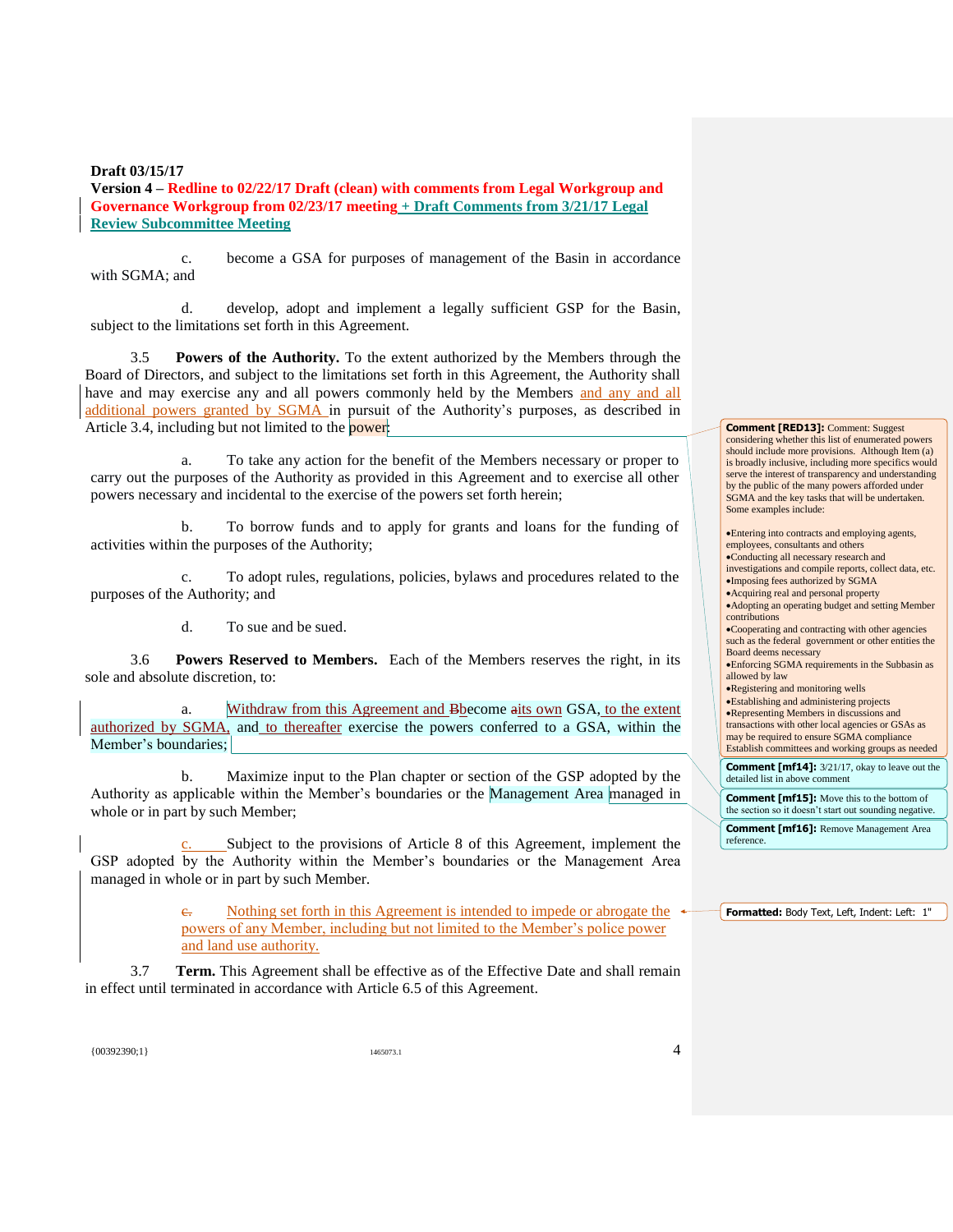**Version 4 – Redline to 02/22/17 Draft (clean) with comments from Legal Workgroup and Governance Workgroup from 02/23/17 meeting + Draft Comments from 3/21/17 Legal Review Subcommittee Meeting**

3.8 **Boundaries of the Authority**. The geographic boundaries of the Authority and that portion of the Basin that will be managed by the Authority pursuant to SGMA are depicted in Exhibit A**.**

3.9 **Role of Members.** Each Member agrees to undertake such additional proceedings or actions as may be necessary in order to carry out the terms and intent of this Agreement. The support of each Member is required for the success of the Authority. This support will involve the following types of actions:

On or before June 30, 2017, or if this Agreement is not executed before that date, upon execution of the Agreement, each Member that has previously filed notification with DWR to become a GSA will immediately take the steps necessary toformally rescind or relinquishwithdraw its respective individual GSA status within the boundaries of the Authority, such that the Authority is the sole GSA in the Basin.

b. The Members will provide support to the Board of Directors and any third party facilitating the development of the GSP by making available staff time, information and facilities within available resources.

c. Policy support shall be provided by the Members to either approve, or respond quickly to, any recommendations made as to funding shares, operational decisions, fare structures, and other policy areas.

d. Each Member shall contribute its share of operational fund allocations, as established by the Board of Directors in the annual budget, as approved by the Board of Directors.

e. Contributions of public funds and of personnel, services, equipment or property may be made to the Authority by any Member for any of the purposes of this Agreement provided that no repayment will be made for such contributions.

3.10 **Other Officers and Employees**. The Members do not anticipate that the Authority will have any employees. However, the Authority may do the following:

a. Provide that any employee of a Member, with the express approval of that Member, may be an *ex officio* employee of the Authority, and shall perform, unless otherwise provided by the Board, the same various duties for the Authority as for his or her other employer in order to carry out this Agreement.

The Board shall have the power to employ contract with competent registered civil engineers and other consultants to investigate and to carefully devise a plan or plans to carry out and fulfill the objects and purposes of SGMA, and complete a GSP.

**Comment [mf17]:** 3/21/17: Remove a through e

**Comment [mmf18]:** Needs discussion **Comment [mf19]:**  $3/21/17$  Look at language in the Yolo draft. It talks about employees remaining under their agency's employment.

**Comment [RED20]:** Needs further discussion to public employment/gift of public fund limitations, and potential CalPers/employment issues.

**Comment [mf21]:** 3/21/17 revision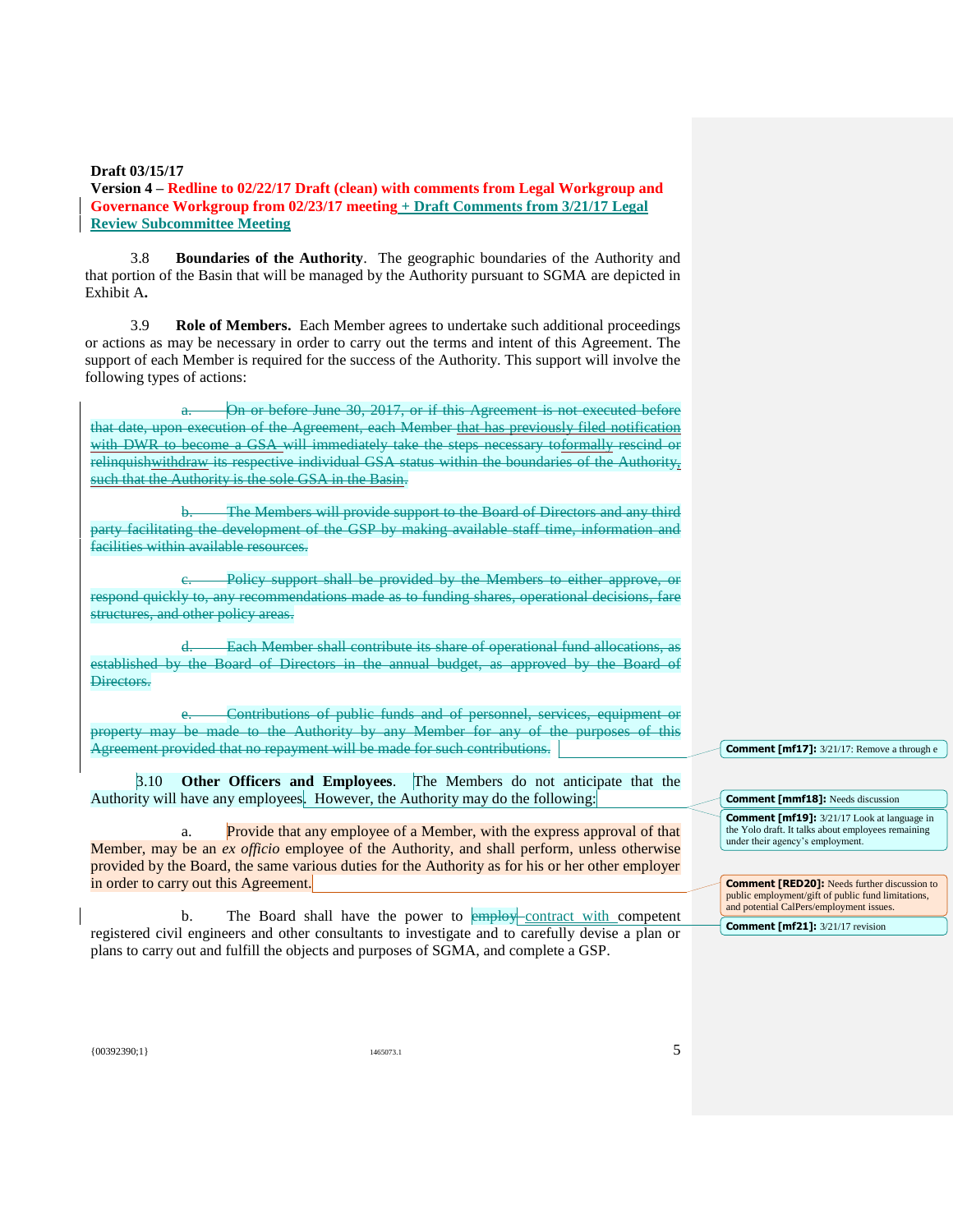**Version 4 – Redline to 02/22/17 Draft (clean) with comments from Legal Workgroup and Governance Workgroup from 02/23/17 meeting + Draft Comments from 3/21/17 Legal Review Subcommittee Meeting**

# **ARTICLE 4: GOVERNANCE**

4.1 **Board of Directors**. The business of the Authority will be conducted by a Board of Directors that is hereby established, and that shall be initially composed of representatives of the Members, as follows:

- One member of the County Board of Supervisors, appointed by the County Board of Supervisors;
- One member of the Colusa City Council, appointed by the City of Colusa City Council;
- One member of the Williams City Council, appointed by the City of Williams City Council;
- One member of the Board of the Glenn Colusa Irrigation District, appointed by the Glenn Colusa Irrigation District;
- One member of the Board of the Maxwell Irrigation District or the Westside Water District, said appointment to alternate every two years beginning with an appointment by the Maxwell Irrigation District of one of its Board members;
- One member of the Board of the Princeton-Cordora-Glenn Irrigation District or the Provident Irrigation District, said appointment to alternate every two years beginning with an appointment by the Princeton-Cordora-Glenn Irrigation District of one of its Board members;
- One member of the Board of the Colusa County Water District, appointed by the Colusa County Water District;
- One member of the Board of Reclamation District 108, appointed by Reclamation District 108;
- One member of the Board of Reclamation District 479, appointed by Reclamation District 479;
- One **member** representative of the Board of the Colusa Drain Mutual Water Company, appointed by the County Board of Supervisors upon the recommendation of the Colusa Drain Mutual Water Company;
- OneTwo members who is aare private groundwater pumpers, appointed by the County Board of Supervisors, who (a) operateing a production groundwater well that is not located within the boundaries of any of the above-referenced entities, and (b) are members of the Colusa County Groundwater Commission upon recommendation of the Colusa County Groundwater Commission. **appointed by the County Board of** Supervisors;
- [If West Butte Subbasin added to JPA: One member of the Board of Reclamation District 1004, appointed by Reclamation District 4791004;

#### **Comment [mf22]:** 3/21/17

**Comment [RD23]:** Comment: Can the appointment be made by the GSA? [Answer: possibly, but that will require an appointment after a quorum of the Board is seated and votes. We recommend adding the new text allowing the Mutual to make recommendation to BOS.]

| <b>Comment [RD24]:</b> Not sure if this comment is<br>accurately captured. |
|----------------------------------------------------------------------------|
| <b>Comment [mf25]:</b> 3/21/17                                             |
| <b>Formatted: Highlight</b>                                                |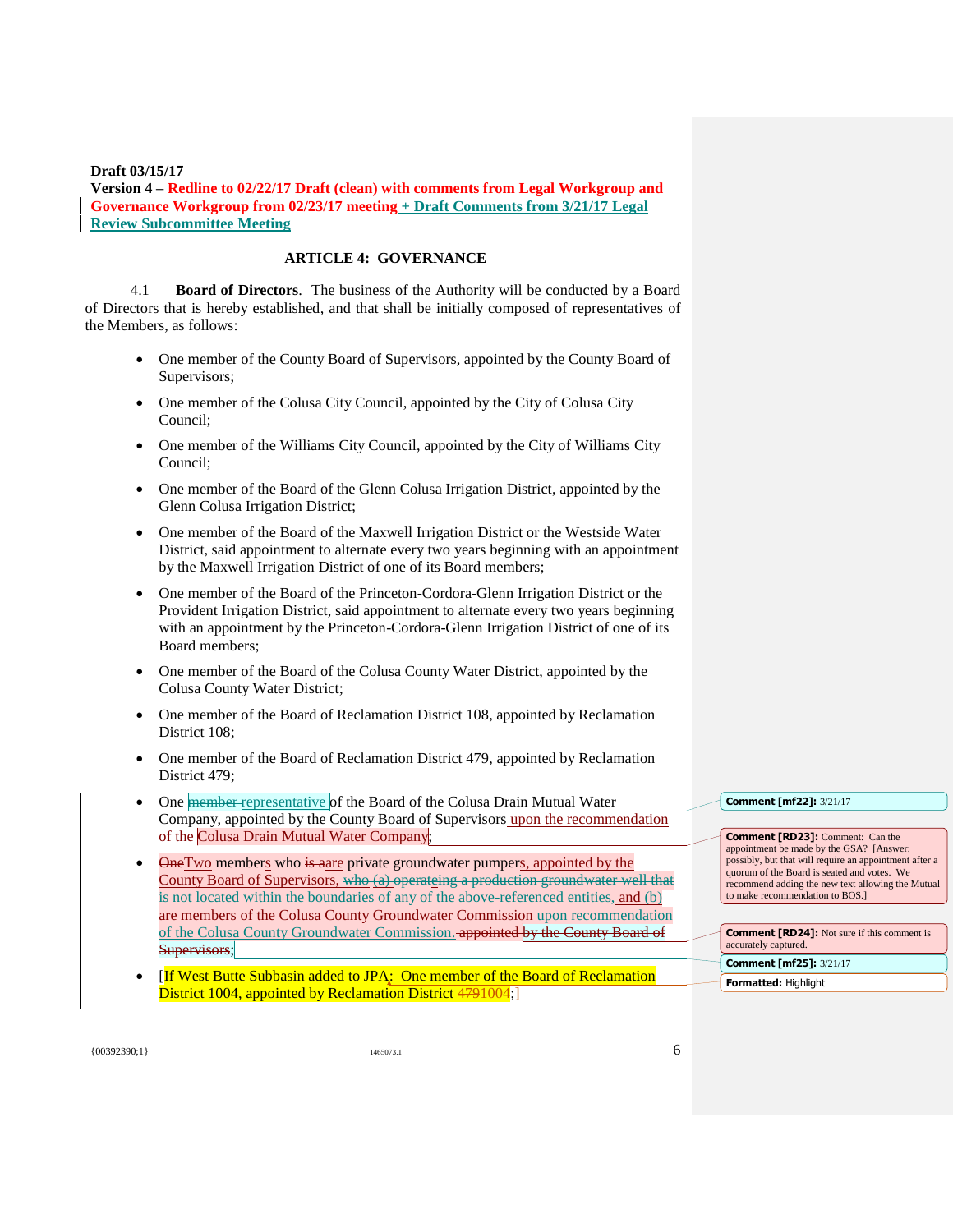**Version 4 – Redline to 02/22/17 Draft (clean) with comments from Legal Workgroup and Governance Workgroup from 02/23/17 meeting + Draft Comments from 3/21/17 Legal Review Subcommittee Meeting**

Without amending this Agreement, the composition of the Board of Directors may be altered from time to time to reflect the withdrawal of any Member and/or the admission of any new Member. . Each Member may designate one alternate to serve in the absence of that Member's appointed Director, and such alternate member may be an elected member of the Member's governing board or an employee of the Member entity, in the discretion of the appointing authority as so designated above. All members of the Authority Board of Directors and all alternates will be required to file a Statement of Economic Interests (FPPC Form 700). Each Member shall notify the Authority in writing of its designated representative on the Authority Board of Directors.

4.2 **Term of Directors.** Each member of the Authority Board of Directors will serve two year terms or until replaced by the appointing Member. Notwithstanding the prior sentence, the terms of the initial Members of the Board of Directors of the Authority appointed to represent the County of Colusa, the City of Colusa, the City of Williams, the Glenn-Colusa Irrigation District, the Colusa Water District, and Reclamation District 108 shall be three years.

4.3 **Officers.** The Board of Directors shall elect a chairperson, a vice chairperson, a secretary and a treasurer. The chairperson and vice-chairperson shall be directors of the Board and the secretary and treasurer may, but need not, be directors of the Board. The chairperson shall preside at all meetings of the Board and the vice-chairperson shall act as the chairperson in the absence of the chairperson elected by the Board. The treasurer shall meet the qualifications set out in Government Code section 6505.5 as a depositary of funds for the Authority.

4.4 **Powers and Limitations**. All the powers and authority of the Authority shall be exercised by the Board, subject, however, to the rights reserved by the Members as set forth in this Agreement.

4.5 **Quorum.** A majority of the Members of the Authority Board of Directors will constitute a quorum for the purpose of conducting business, unless there is an equal number of Directors on the Authority Board of Directors, in which case a quorum may be established with half the Members.

4.6 **Voting.** Except as to actions identified in Section 4.7, the Authority Board of Directors will conduct all business by vote of a majority of the directors present, if a quorum shall be established, and each Directors shall have one (1) vote. Prior to voting, the Members shall endeavor in good faith to reach consensus on the matters to be determined such that any subsequent vote shall be to confirm the consensus of the Members. If any Member strongly objects to a consensus-based decision prior to a vote being cast, the Members shall work in good faith to reasonably resolve such strong objection, and, if the same is not resolved collaboratively, then the matter will proceed to a vote for final resolution under this Article 4.6 or Article 4.7 below, as applicable.

4.6a. At the first Board meeting following the two-year anniversary of the Effective Date of this Agreement, the Board of Directors shall consider whether to recommend to the Members that the voting structure described in this Article 4.6 be modified in any respect.

0.06"

 ${1465073.1}$  1465073.1 7

**Comment [RED26]:** Comment: it has been suggested that Directors can serve indefinite terms at the pleasure of their appointing authorities.

**Comment [mf27]:** 3/21/17 the group agreed on indefinite terms. Update this language

**Formatted:** Article\_L3, Left, Tab stops: Not at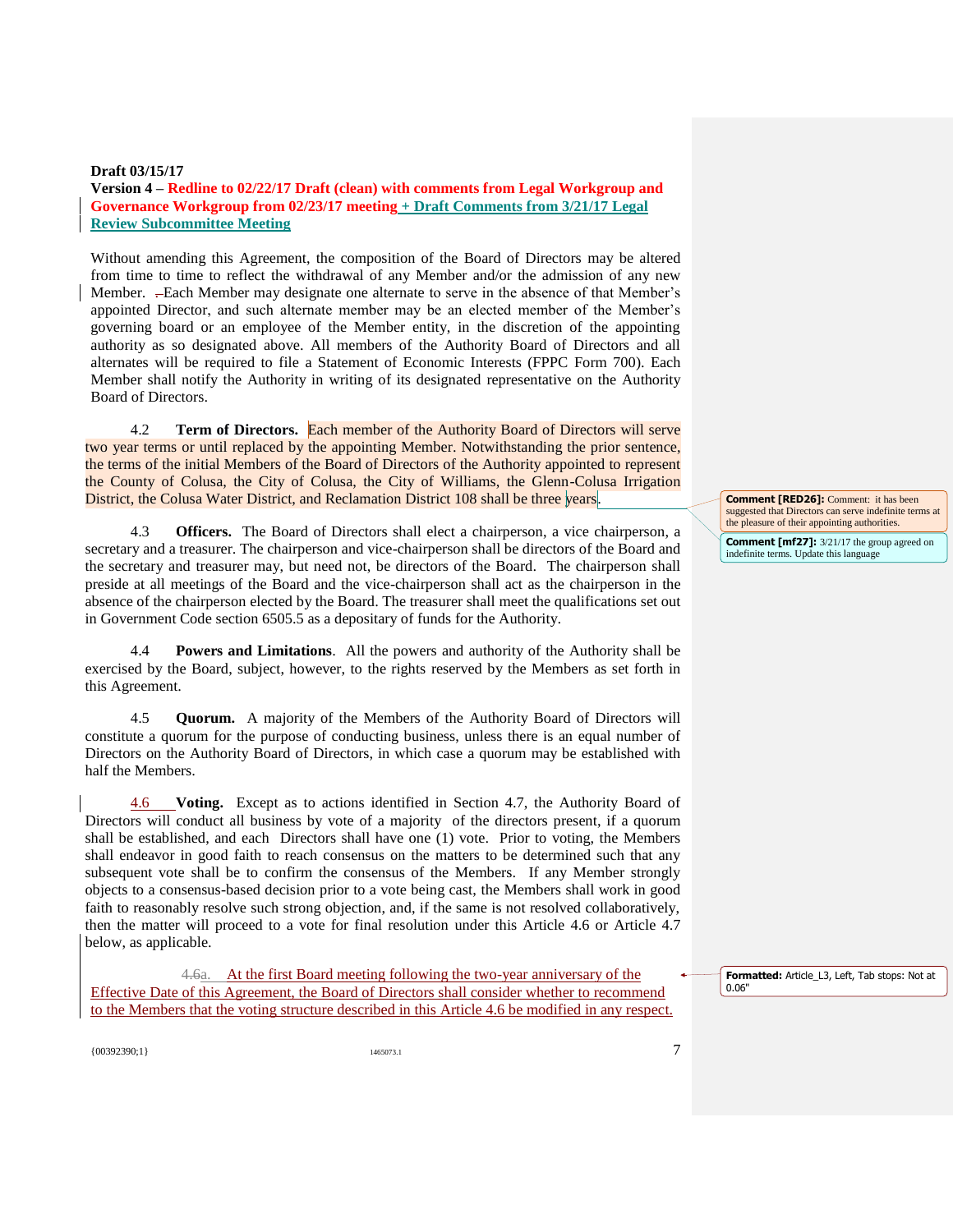**Version 4 – Redline to 02/22/17 Draft (clean) with comments from Legal Workgroup and Governance Workgroup from 02/23/17 meeting + Draft Comments from 3/21/17 Legal Review Subcommittee Meeting**

If the Board of Directors recommends such modification, the governing body of each Member shall consider the recommended modification(s) and shall report back to the Authority Board of Directors regarding the Member's position thereon.

4.7 **Supermajority Vote Requirement for Certain Actions.** The following actions will require a two-thirds (2/3) vote of the directors present:

a. Approval of the Authority's annual budget and amendments to the annual budget;

b. Decisions related to the levying of taxes, assessments, regulatory fees, or property-relatedother-fees and charges;

c. Decisions related to the expenditure of funds by the Authority beyond expenditures approved in the Authority's annual budget;

d. Adoption of rules, regulations, policies, bylaws and procedures; related to the function of the Authority;

e. Decisions related to the establishment of the Members' percentage obligations for payment of the Authority's operating and administrative costs as provided in Article 5.1, or any amendments or modifications of Members' percentage obligations; and

f. Approval of a GSP and amendmentsand any amendments or modifications of a GSP.

4.8 **Meetings.** The Board shall provide for regular and special meetings in accordance with Chapter 9, Division 2, Title 5 of Government Code of the State of California (the "Ralph M Brown Act" commencing at section 54950), and any subsequent amendments of those provisions.

4.9 **By-Laws.** The Board may adopt by-laws to supplement this Agreement. In the event of conflict between this Agreement and the by-laws, the provisions of this Agreement shall govern.

4.104.9**Administrator.** The Members hereby designate Colusa County to serve as administrator of, and keeper of records for, the Authority.

# **ARTICLE 5: FINANCIAL PROVISIONS**

5.1 **Contributions and Expenses:** Members shall share in the general operating and administrative costs of operating the Authority in accordance with the percentages set forth in Exhibit C attached hereto and incorporated herein (this Exhibit C document has yet to be developed). Each Member will be assessed quarterly, beginning on January 1 of each year. Members shall pay assessments within thirty (30) days of receiving assessment notice from the Treasurer. Each Member will be solely responsible for raising funds for payment of the Member's

 ${1465073.1}$  1465073.1 8

**Comment [RED28]:** Comment: Suggest considering the following additions:

Decisions about property acquisition or ownership Approval of contracts over a certain threshold Initiation or settlement of enforcement actions, claims and litigation Adoption of ordinances Issuance of bonds or other indebtedness Any decisions related to basin boundary modifications

**Comment [mf29]:** 3/21/17

#### **Comment [mf30]:** 3/21/17

**Comment [RED31]:** Comment: Consider also adding:

The Board may adopt such other rules, policies, and regulations as it deems proper, consistent with all applicable laws, this Agreement and any Authority bylaws adopted by the Board.

**Comment [JMA32]:** Should this be a supermajority action, under Section 4.7?

**Comment [mf33]:** 3/21/17 Strike 4.9. This is addressed in3.5 c

**Comment [KO34]:** Need to discuss whether this will be the County or some other entity.

**Comment [mf35]:** 3/21/17 Members of the LRS vere fine with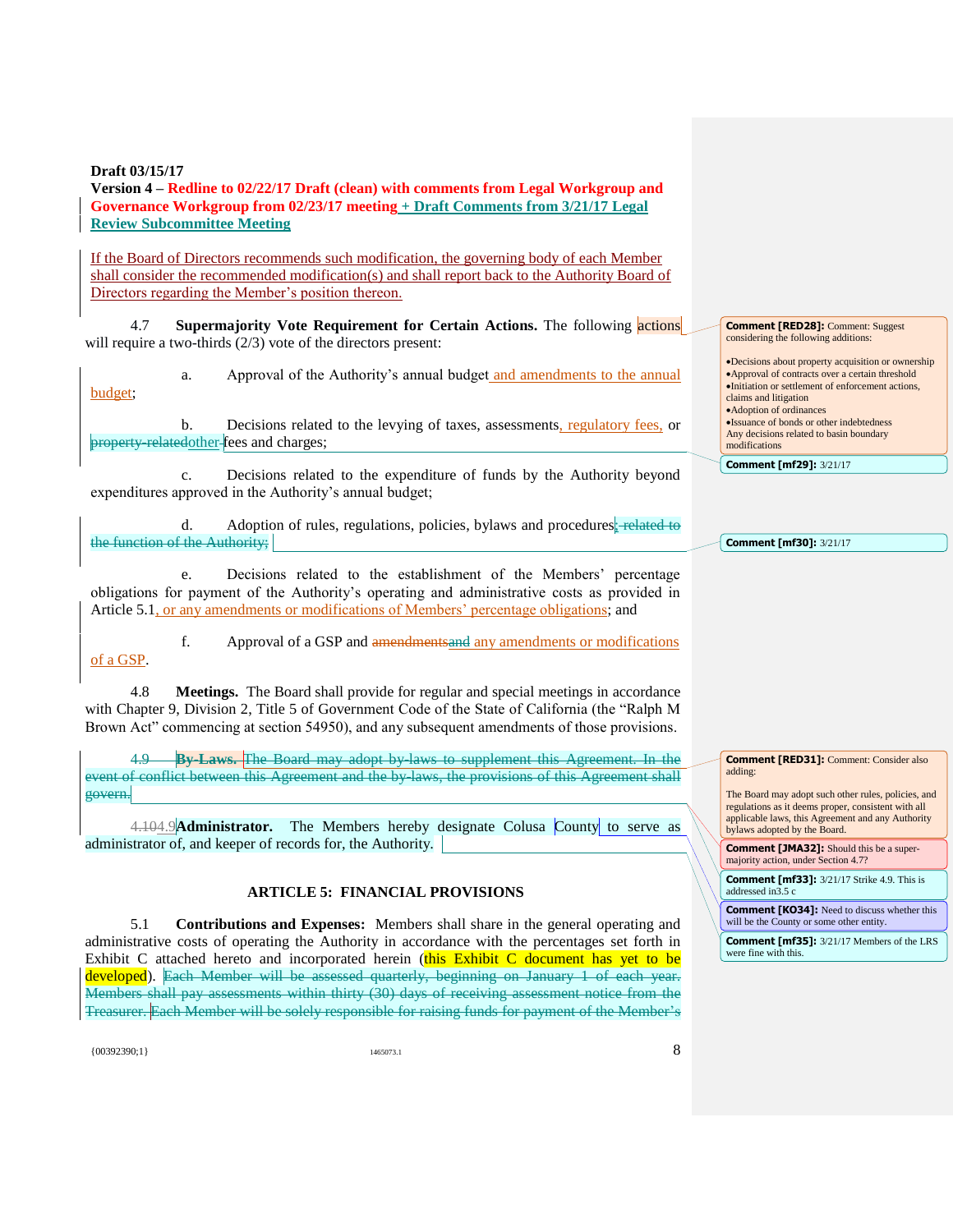# **Version 4 – Redline to 02/22/17 Draft (clean) with comments from Legal Workgroup and Governance Workgroup from 02/23/17 meeting + Draft Comments from 3/21/17 Legal Review Subcommittee Meeting**

share of operating and administrative costs. The obligation of each Member to make payments under the terms and provision of this Agreement is an individual and several obligation and not a joint obligation with those of the other Members. Each Member shall be individually responsible for its own covenants, obligations, and liabilities under this Agreement. No Member shall be under the control of or shall be deemed to control any other Member. No Member shall be precluded from independently pursuing any of the activities contemplated in this Agreement. No Member shall be the agent or have the right or power to bind any other Member without such Member's express written consent, except as expressly provided in this Agreement. Contributions of grant funding, from state, federal, or county fundingother sources may be provided as funding or a portion of funding on behalf of Members.

5.2 **Initial Contributions.** Upon execution of this Agreement, each of the Members shall contribute XXXXXXXXX to the Authority for initial administrative costs. Such funds may be used in the discretion of the Authority Board of Directors to fund the activities and work of the Authority including, without limitation, engineering services.

5.35.2 **Indemnification.** Members, directors, officers, agents and employees of the Authority shall use ordinary care and reasonable diligence in the exercise of their powers, and in the performance of their duties pursuant to this Agreement. To the fullest extent permitted by law, The Authority shall hold harmless, defend and indemnify the Members and their officers, employees and agents, and members of the Authority Board of Directors, from and against any liability, claims, actions, costs, damages or losses of any kind, including death or injury to any person and/or damage to property arising out of the activities of the Authority or its Board, officers, employees or agents under this Agreement. These indemnification obligations shall continue beyond the Term of this Agreement as to any acts or omissions occurring before or under this Agreement or any extension of this Agreement.

5.45.3 **Repayment of Funds**. No refund or repayment of the initial commitment of funds specified in Article 5.2 will be made to a Member ceasing to be a Member of this Agreement whether pursuant to removal by the Board of Directors or pursuant to a voluntary withdrawal. The refund or repayment of any other contribution shall be made in accordance with the terms and conditions upon which the contribution was made, the terms and conditions of this Agreement or other agreement of the Authority and withdrawing Member.

5.55.4 **Budget**. The Authority's fiscal year shall run from January 1 through December 31.July 1-June 30 Each fiscal year, the Board shall adopt a budget for the Authority for the ensuing fiscal year. Within ninety (90) days of the effective date of this Agreement, the Board shall adopt a budget. Thereafter, a budget shall be adopted no later than December 1 of the preceding fiscal year. The budget must be adopted by unanimous vote of the Board.

5.65.5 **Alternate Funding Sources.** The Board may obtain State of California or federal grants.

5.75.6 **Depositary.** The Board shall designate a Treasurer of the Authority, who shall be the depositary and have custody of all money of the Authority, from whatever source, subject to

 ${1465073.1}$  1465073.1 9

**Comment [RD36]:** Comment: only GSA's have revenue raising authorities under SGMA via the financial authorizations in the Act (e.g., regulatory fees and assessments). As such, there issue about how Members (eg., a District) raise funds from their members/landowners/constituents other than pursuant to the Member's own revenue authorities, which generally are more limited than SGMA. One possible solution is that all GSA-eligible members retain GSA status. Another possibility is that only the GSA raises revenues under the SGMA revenue authority. A third option is some sort of delegation process to allow Members to exercise the GSA's revenue-raising authorities (if that is legally possible). Both the Legal and Policy groups need to work through this issue.

**Comment [RED37]:** Comment: Suggested moving this text to Art. 3.6 or 3.9.

**Comment [mf38]:** 3/21/17 in the Yolo Agreement, this portion was moved to the Reservation Section (3.7)

**Comment [mf39]:** 3/21/17: Need clarification and agreement that the JPA members will self-fund the effort for the first two years (separate funding Agreement). After two years, or sooner, a single Prop. 218 will be instated over the County portions of the basin(s) to fund the agency.

**Comment [mf40]:** 3/21/17 Strike this

**Comment [mf41]:** 3/21/17 LRS agreed to adding insurance provisions.

**Comment [RED42]:** Comment: Suggest considering an Insurance provision. Here is possible language:

The Authority shall be required to obtain insurance, or join a self-insurance program in which one or more of the Members participate, appropriate for its operations. Any and all insurance coverages provided by the Agency, and/or any self-insurance programs joined by the Agency, shall name each and every Member as an additional insured for all liability arising out of or in connection with the operations by or on behalf of the named insured in the performance of this Agreement. Minimum levels of the insurance or self-insurance program shall be set by the Agency in its ordinary course of business. The Agency shall also require all of its contractors and subcontractors to have insurance appropriate for their operations.

**Comment [RED43]:** Comment: The recently filed MOU forming the Stanislaus and Tuolumne Rivers GSA has a repayment provision that allows a Party's funding contributions or a portion of them to be reimbursed upon termination of participation and approval by majority vote of the governing body.

This might be worth considering to cover unforese ... **Comment [mf44]:** This is the County's fiscal year. The LRS agreed to July-June. **Comment [mmf45]:** Need to discuss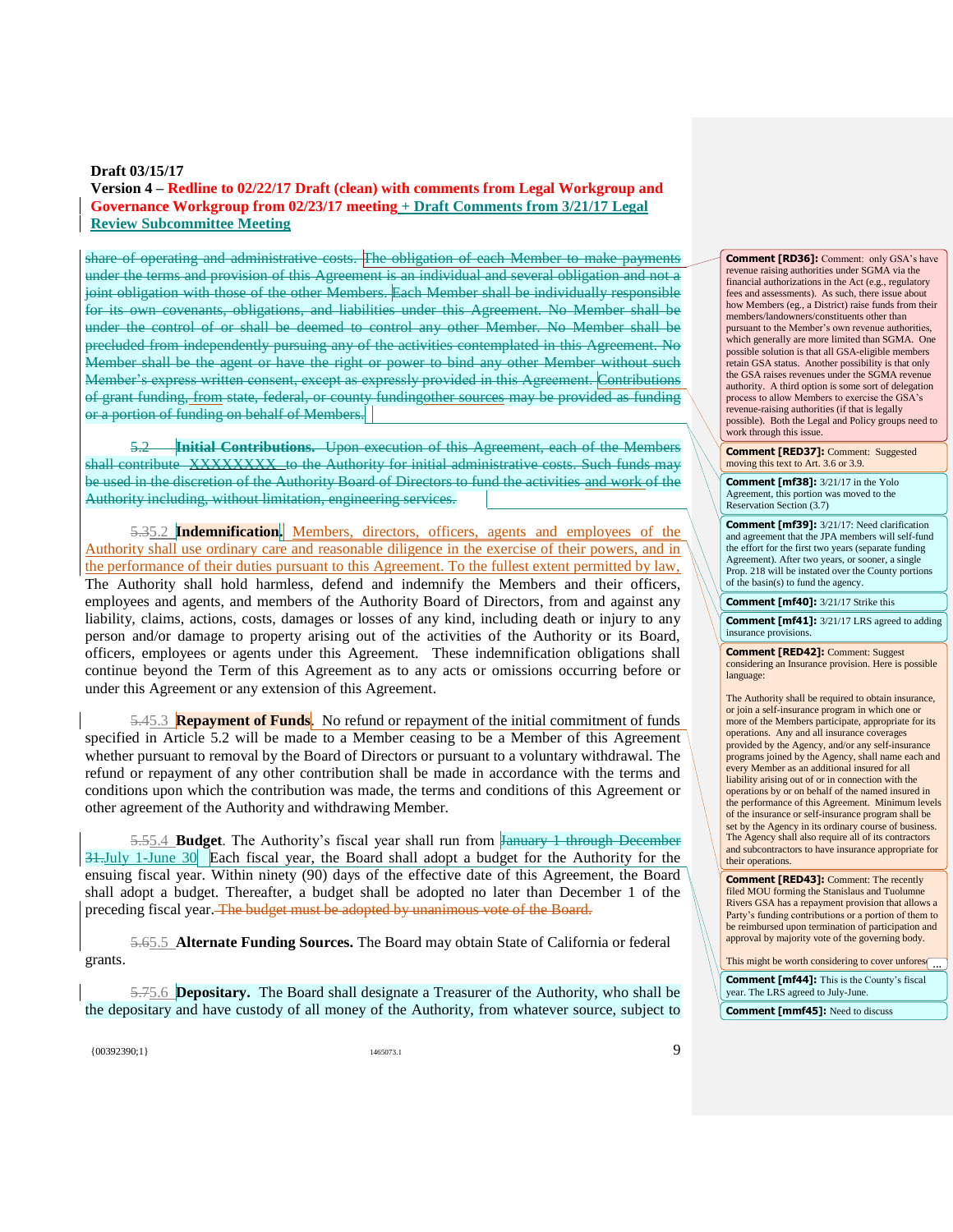the applicable provisions of any indenture or resolution providing for a trustee or other fiscal agent. All funds of the Authority shall be held in separate accounts in the name of the Authority and not commingled with funds of any Member or any other person or entity. The Treasurer shall perform the duties specified in Government Code sections 6505 and 6505.5.

5.85.7 **Accounting.** Full books and accounts shall be maintained for the Authority in accordance with practices established by, or consistent with, those utilized by the Controller of the State of California for like public entities. The books and records of the Authority shall be open to inspection by the Members at all reasonable times, and by bondholders and lenders as and to the extent provided by resolution or indenture.

5.95.8 **Audit.** A qualified firm, serving in the capacity of auditor, shall audit the records and the accounts of the Authority annually in accordance with the provisions of section 6505 of the Law. Copies of such audit reports shall be filed with the State Controller and each Member within six months of the end of the Fiscal Year under examination.

5.105.9**Expenditures.** All expenditures within the designations and limitations of the applicable approved budget shall be made upon the approval of any officer so authorized by the Authority Board of Directors. The Treasurer shall draw checks or warrants or make payments by other means for claims or disbursements not within an applicable budget only upon the approval and written order of the Board. The Board shall requisition the payment of funds only upon approval of claims or disbursements and requisition for payment in accordance with policies and procedures adopted by the Board.

5.11 **Reconsideration of Voting Structure and Allocation of Expenses.** At the first Board meeting following the two-year anniversary of the Effective Date of this Agreement, the Board of Directors shall consider whether to recommend to the Members that the voting structure described in Article 4.6 and/or the allocation of expenses described in this Article 5.11 be modified in any respect. If the Board of Directors recommends such modification of Article 4.6 or Article 5.1, the governing body of each Member shall consider the recommended modification(s) and shall report back to the Authority Board of Directors regarding the Member's position thereon.

5.12 **Initial Staffing Contributions.** The Authority initially intends to contribute to the goals and objectives identified in this Agreement by utilizing the staff of certain Members, at the Members' own cost, to pursue those operations, investigations and programs.

## **ARTICLE 6: CHANGES TO MEMBERSHIP, WITHDRAWAL AND TERMINATION**

6.1 **Changes to Membership.** The Authority Board of Directors will have the authority to (1) approve the addition of new members to the Authority, and (2) remove a Member involuntarily, in accordance with this Article. In the event of the approval of new Members or the involuntary removal of an existing Member the Members (and any new Members) shall execute an addendum or amendment to this Agreement describing all changes in Members. In the event of

**Comment [mf46]:** 3/21/17 This should be addressed at the next GSA Workgroup meeting.

**Comment [RD47]:** A parallel change was added to Article 4.6, regarding amendment to voting structure.

**Comment [mf48]:** 3/21/17 Strike

**Comment [mmf49]:** To be determined by the workgroup **Comment [mf50]:** 3/21/17 Strike

 ${10392390;1}$  10392390;1} 1465073.1 1465073.1 100392390;1}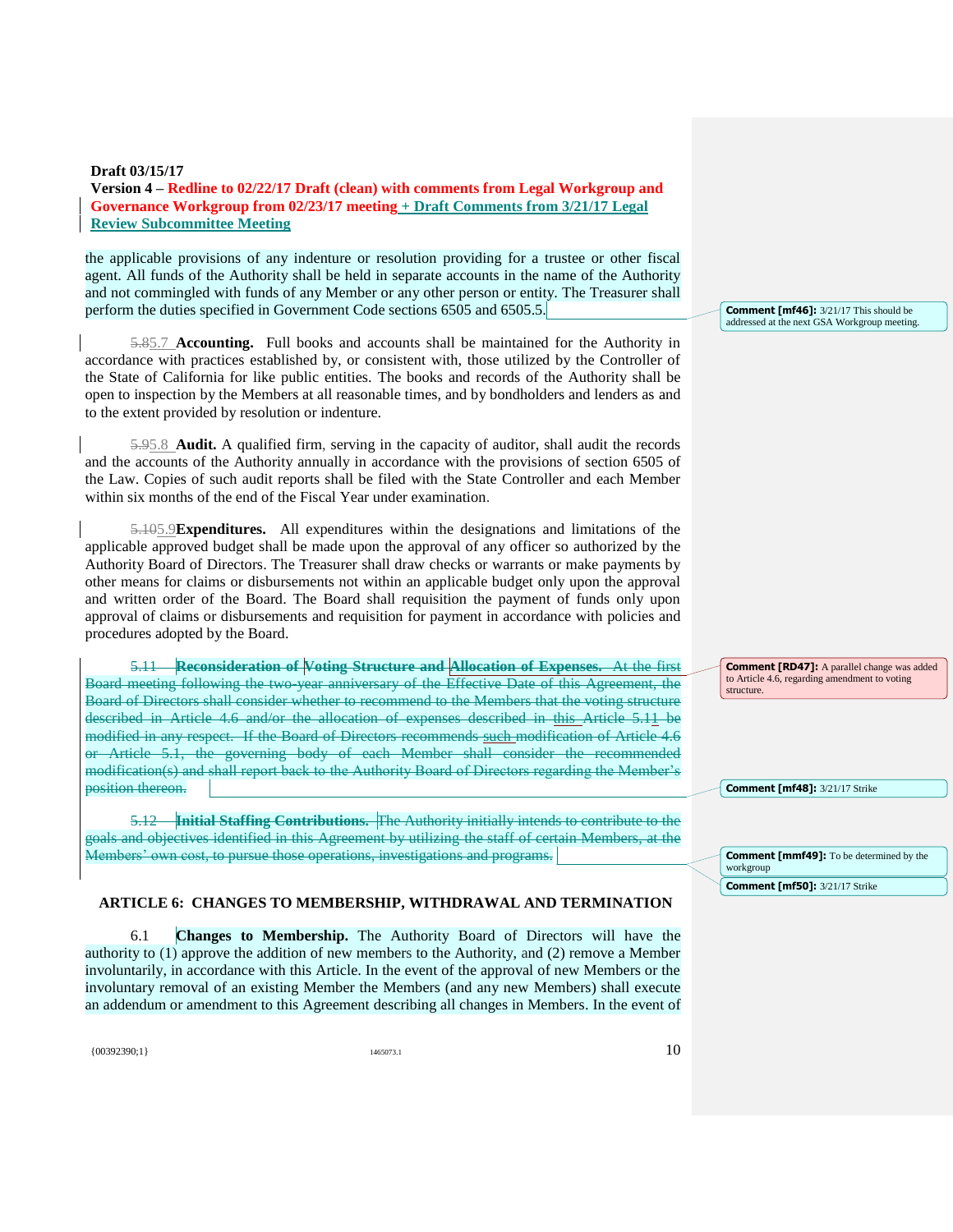**Version 4 – Redline to 02/22/17 Draft (clean) with comments from Legal Workgroup and Governance Workgroup from 02/23/17 meeting + Draft Comments from 3/21/17 Legal Review Subcommittee Meeting**

the involuntary removal of a Member the removed Member shall remain fully responsible for its proportionate share of all liabilities incurred by the Authority prior to the effective date of the removal.

6.2 **Noncompliance**. In the event any Member (1) fails to comply with the terms of this Agreement, or (2) undertakes actions that conflict with or undermine the functioning of the Authority or the preparation or implementation of the GSP, such Member shall be subject to the provisions for involuntary removal of a Member set forth in of Article 6.3 of this Agreement. Such actions of a Member shall be as determined by the Board of Directors and may include, for example, failure to pay its agreed upon contributions when due, refusal to participate in GSA activities or to provide required monitoring of sustainability indicators; refusal to enforce controlsimplement measures as may be required of the Member by the GSP, or which the Member has authority to impose on landowners and pumpers within the Member's jurisdiction; refusal to implement any necessary actions as outlined by the approved GSP minimum thresholds that are likely to lead to "undesirable results" under SGMA.

6.3 **Involuntary Termination**. The Members acknowledge that SGMA requires that multiple GSAs within a given Bulletin 118 groundwater basin must coordinate, and are required to use the same data and consistent methodologies for certain required technical assumptions when developing a GSP, and that the entire Basin must be implementing a GSP for the Basin to be deemed in compliance with SGMA. As a result, upon the determination by the Board of Directors that the actions of a Member (1) fail to comply with the terms of this Agreement, or (2) conflict with or undermine the functioning of the Authority or the preparation and implementation of the requirements of the GSP, the Board of Directors may terminate that Member's membership in this Authority, provided that prior to any vote to remove a Member involuntarily all of the Members shall meet and confer regarding all matters related to the proposed removal.

6.4 **Withdrawal of Members.** A Member may, in its sole discretion, unilaterally withdraw from the Authority, effective upon ninety (90) days' prior written notice to the Authority, provided that (a) the withdrawing Member will remain responsible for its proportionate share of any obligation or liability duly incurred by the Authority, in accordance with Article 5.1. A withdrawing Member will not be responsible for any obligation or liability that the Member has voted against or has voiced its disapproval on at a Board meeting, providing the Member gives notice of its withdrawal from the Authority as soon thereafter as is practicable. In the event the withdrawing Member has any rights in any property or has incurred obligations to the Authority, the Member may not sell, lease or transfer such rights or be relieved of its obligations, except in accordance with a written agreement executed by it and the Authority. The Authority may not sell, lease, transfer or use any rights of a Member who has withdrawn without first obtaining the written consent of the withdrawing Member.

6.5 **Termination**. This Agreement and the Authority may be terminated by a majority vote of the Members. However, in the event of termination each of the Members will remain responsible for its proportionate share of any obligation or liability duly incurred by the Authority, in accordance with Article 5.1. Nothing in this Agreement will prevent the Members

**Comment [mf51]:** 3/21/17: there was much discussion as to whether the JPA will accept existing agencies that decide to join later, or just newly formed agencies. Will the GSA Board allow anyon to join, or will the Board have to approve them? Rob to check this section in the Yolo JPA.

**Comment [RED52]:** Comment: Members may not have SGMA's expended authorities to implement, enforce, impose or carry out actions within their jurisdictional or service areas unless they are a GSA. Possible options: (1) Members can become GSAs; (2) the GSA can enforce directly vs. landowners/pumpers within a particular jurisdiction/ area, (3) the GSA can delegate GSA authorities to eligible members (if legally possible).

**Comment [mf53]:** 3/21/17: Include language on dispute resolution/mediation in the Miscellaneou Provisions section and reference it here.

## **Comment [RED54]:**

**Comment [RED55R54]:** Comment: Consider combining Art. 6.2 and 6.3

**Comment [JMA56]:** Should this require a supermajority vote?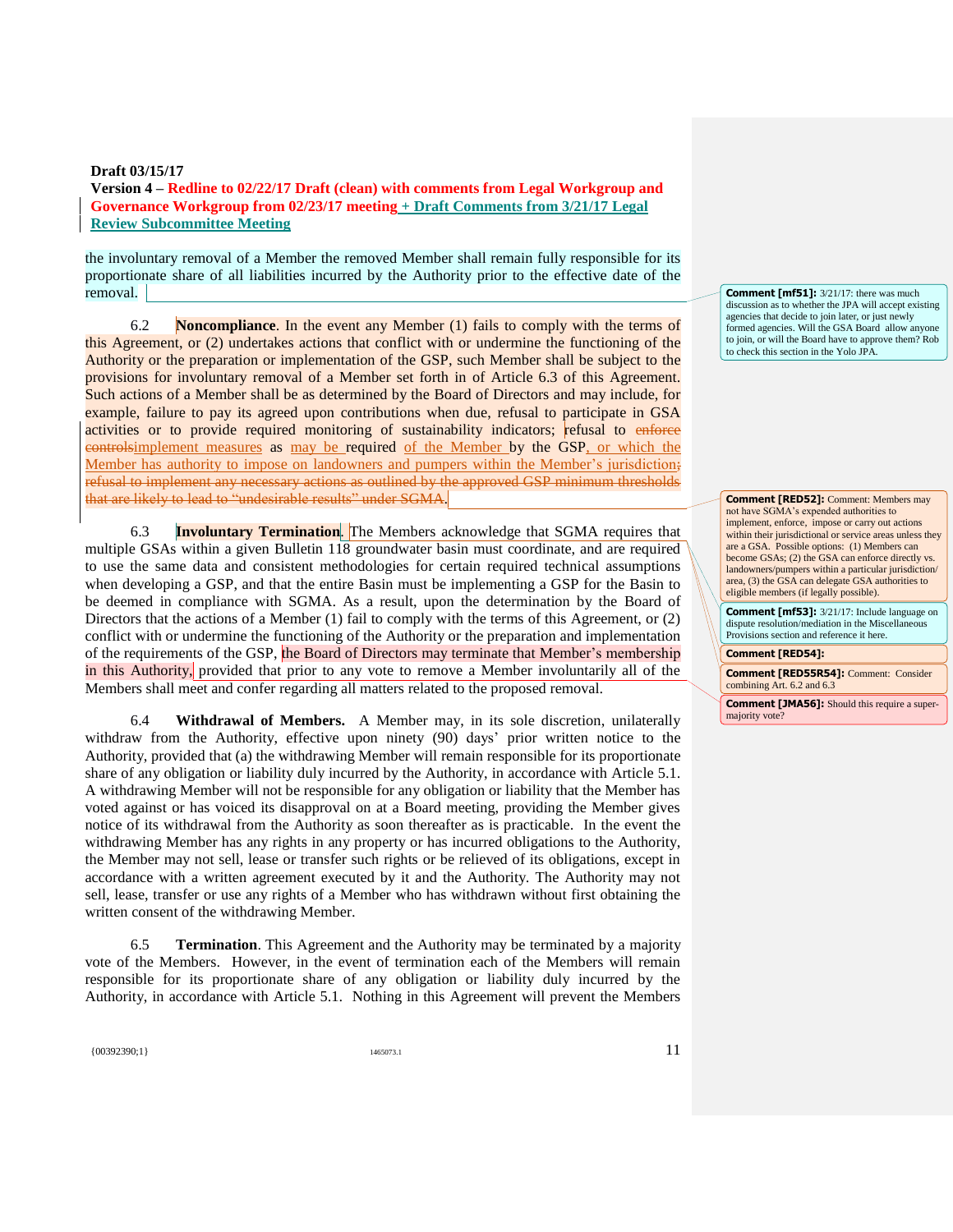**Version 4 – Redline to 02/22/17 Draft (clean) with comments from Legal Workgroup and Governance Workgroup from 02/23/17 meeting + Draft Comments from 3/21/17 Legal Review Subcommittee Meeting**

from withdrawing as provided in this Agreement, or from entering into other joint exercise of power agreements.

6.6 **Disposition of Property Upon Termination**. Upon termination of this Agreement, the assets of the Authority shall be transferred to the Authority's successor, provided that a public entity will succeed the Authority, or in the event that there is no successor public entity, to the Members in proportion to the contributions made by each Member. If the successor public entity will not assume all of the Authority's assets, the Board shall distribute the Authority's assets between the successor entity and the Members in proportion to the any obligation required by Articles 5.1.

6.7 **Rights of Member to Become GSA in Event of Withdrawal or Termination.**  Upon withdrawal or involuntary termination of a Member, or termination of this Agreement pursuant to Article 6.5, whether occurring before or after June 30, 2017, the withdrawing or terminated Member will retain all rights and powers to become or otherwise participate in a GSA for the lands within its boundaries. In such event the Authority and its remaining Members (i) shall not object to or interfere with the lands in the withdrawing or terminated Member's boundaries being in a GSA, as designated by the withdrawing or terminated Member or otherwise, (ii) shall facilitate such transition to the extent reasonably necessary, and (iii) shall withdraw from managing that portion of the Basin within the boundaries of the withdrawing or terminating Member and so notify the California Department of Water Resources.

6.8 **Use of Data**. Upon withdrawal, any Member shall be entitled to use any data or other information developed by the Authority during its time as a Member. Further, should a Member withdraw from the Authority after completion of the GSP, it shall be entitled to utilize the GSP for future implementation of SGMA within its boundaries.

# **ARTICLE 7: SPECIAL PROJECTS**

7.1 **Special Project Agreements.** Fewer than all of the Members may enter into a special project agreement to achieve any of the purposes or activities authorized by this Agreement, and to share in the expenses and costs of such special project, for example, to share in funding infrastructure improvements within the boundaries of only those Members and their Management Areas. Special project agreements must be in writing and documentation must be provided to each of the Members to this Agreement. No Special Project Agreement undertaken pursuant to this Section 7.1 shall conflict with the terms of this Agreement or the GSP.

7.2 **Expenses.** Members that enter into special project agreements agree that any special project expenses incurred for each such special project are the costs of the special project participants, respectively, and not of any other Members to this Agreement not participating in the special project, and the special project expenses shall be paid by the parties to the respective special project agreements.

**Comment [mmf57]:** 3/21/17: Combine Article 7 and Article 8 to include GSP-related items, stated in broad terms; what shall be CONSIDERED in a GSP rather than what shall be IN a GSP. Reference to potential development of Management Areas in this new section.

**Comment [58]:** Comment: In addition to this additional clause, it might be good to consider whether Special Project Agreements should be approved by the Board.

 ${1465073.1}$  1465073.1 1465073.1 1465073.1 12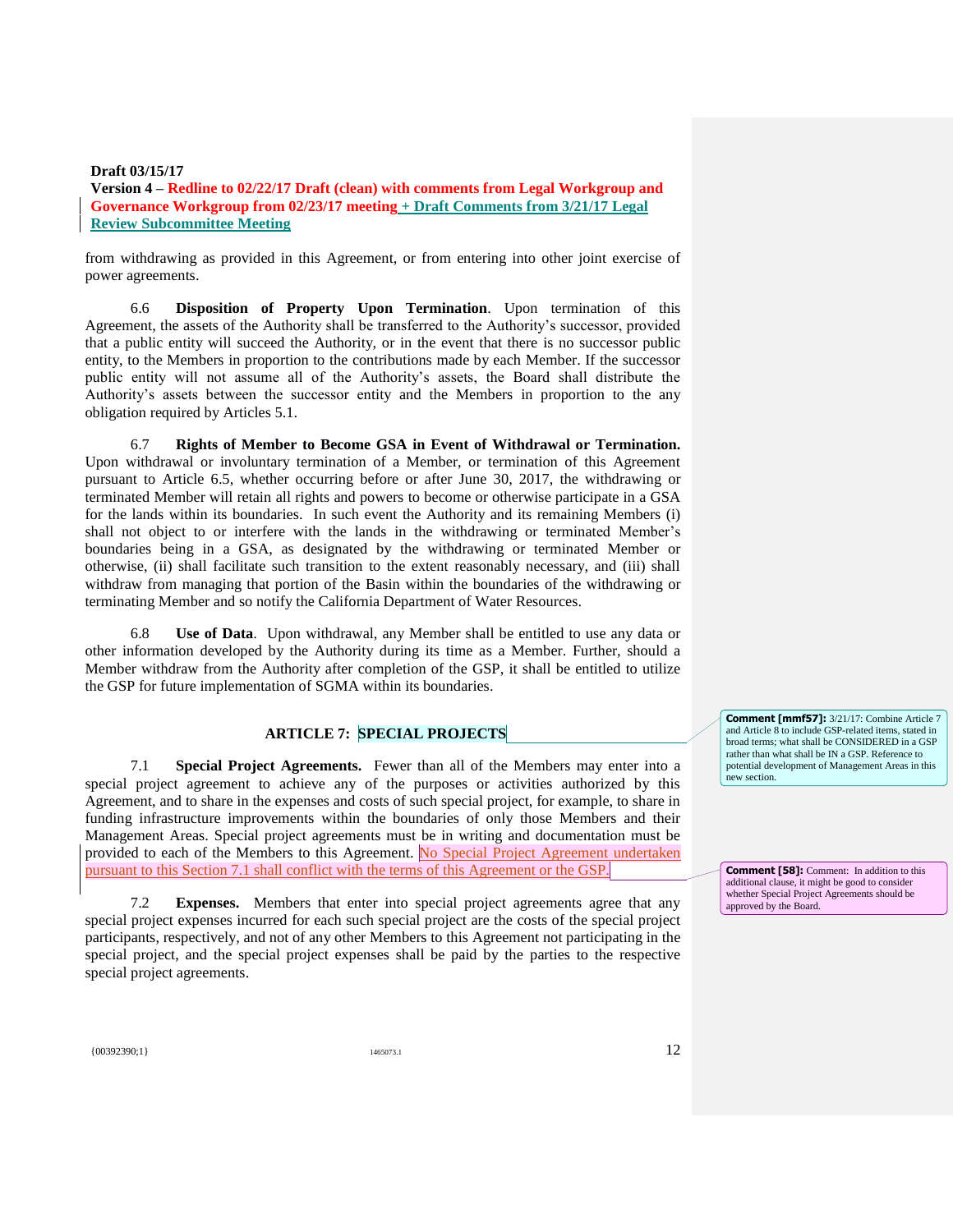7.3 **Indemnification of Other Members.** Members participating in special project agreements, if conducted by the Authority, shall hold each of the other Members who are not parties to the special project agreement free and harmless from and indemnify each of them against any and all costs, losses, damages, claims and liabilities arising from the special project agreement. The indemnification obligation of Members participating in special project agreements shall be the same as specified in **Article 5.1** for Members in general, except that they shall be limited to liabilities incurred for the special project.

# **ARTICLE 8: ACTIONS BY THE AUTHORITY WITHIN MANAGEMENT AREAS AND INDIVIDUAL JURISDICTIONS**

8.1 **Role of the Authority.** Except to the extent requested by a Member with respect to lands within its boundaries, the Authority will serve primarily a coordinating and administrative role in order to provide for sustainable groundwater management of the Basin in a manner that does not limit any Member's rights or authority over its own water supply matters, including, but not limited to, a Member's surface water supplies, groundwater supplies, facilities, operations, water management and financial affairs. Subject to the provisions, limitations and restrictions contained in this Agreement, activities unrelated to coordinating and administrative tasks necessary for groundwater management shall not be undertaken by the Authority.

8.2 **Members' Authority within Management Areas and Individual** 

**Jurisdictions.** Except as otherwise expressly provided in Article 8.5, each of the Members (or groups of Members) will have primary authority and responsibility to implement SGMA and the GSP adopted by the Authority within the Management Area or the individual jurisdictions managed in whole or in part by such Member or groups of Members, as designated in the GSP.

8.3 **Water Budgets.** The GSP will provide for the preparation of water budgets by Members or groups of Members for the Management Areas or the individual jurisdictions managed in whole or in part by such Members or groups of Members. The GSP will specify the elements to be included in water budgets and the timing for completion.

8.4 **Sustainability.** In the event a water budget prepared in accordance with Article 8.3 shows that groundwater pumping within a Management Area or an individual jurisdiction exceeds such area's sustainable yield, as defined in Cal. Water Code  $\S 10721(v)$  and (w), the Member or group of Members with groundwater management responsibility over such area shall develop and implement a plan to achieve sustainability within that area. The GSP will specify the elements to be included in the plan and timing for implementation.

8.5 **Reservation of Authority**. In the event of a failure by a Member or group of Members to develop and implement a plan to achieve sustainability within a Management Area or individual jurisdiction as provided in Article 8.4, the Authority reserves and retains all requisite authority to develop and implement a plan to achieve sustainability within such area. The GSP will specify the procedures for development and implementation of a sustainability plan under such circumstances.

 ${13 \choose 00392390;1}$  1465073.1 1465073.1 1465073.1 13

**Comment [RED59]:** Comment: Section 7.3 refers to indemnification obligations for members forming special project agreements to be the same as Section 5.1. However, indemnification is also addressed in 5.3. These should be reviewed and aligned.

**Comment [RD60]:** Governance Workgroup needs to decide if this model (from the draft Yolo JPA) works for the Colusa Subbasin. Possible alternative approach might allow for the use of Management Agreements to provide for Members to develop technical work and management recommendations for their respective areas, but confirm the authority of the GSA to coordinate and implement the GSP (this division of responsibility is probably required to comply with SGMA). For example, the individual Members may want to retain authority to fund particular activities within their individual jurisdictions, rather than participate in a basin-wide funding level, but the GSA probably needs to reserve the ultimate authority to implement and enforce the management measures in the GSP in order to comply with SGMA. This is an important Policy discussion that needs to happen soon so that the Legal Committee can draft this section of the JPA.

**Comment [mf61]:** 3/21/17: Broaden Article 8 to include the concept of elements of a GSP in very broad terms: ie: Management Areas, Groundwater Banking, possibly special projects.

**Comment [RED62]:** Comment: This comment addresses 8.1 and 8.2.

"Coordinating and administrative role" is unclear. While each member retains both authority and responsibility to implement the GSP in its territory (Sections 3.6(c) and 8.2), there may be tasks in the future that will be more cost efficient and appropriate for the Authority to do, such as required information reporting to the state, issuing bonds,  $\boxed{...}$ 

**Comment [mf63]:** 3/21/17: This is not the case in Colusa County and needs to be defined.

**Comment [RED64]:** Comment: This language may require some work to ensure consistency with GSA authority and obligations under SGMA.

**Comment [mmf65]:** This limits the authorities of the GSA

**Comment [RED66]:** See prior comments regarding role and authority of Members.

**Comment [RED67]:** Comment: SGMA requires a water budget for the entire basin. These provisions for separate water budgets could cause confusion in the future Unless there is some strong reason for ...

**Comment [RED68]:** Comment: The JPA should provide for groundwater banking in the GSP.

**Comment [mf69]:** 3/21/17: 8.3 and 8.4 are getting too much into details of a GSP.

**Comment [RED70]:** See prior notes regarding relative roles and authorities of GSA and Members.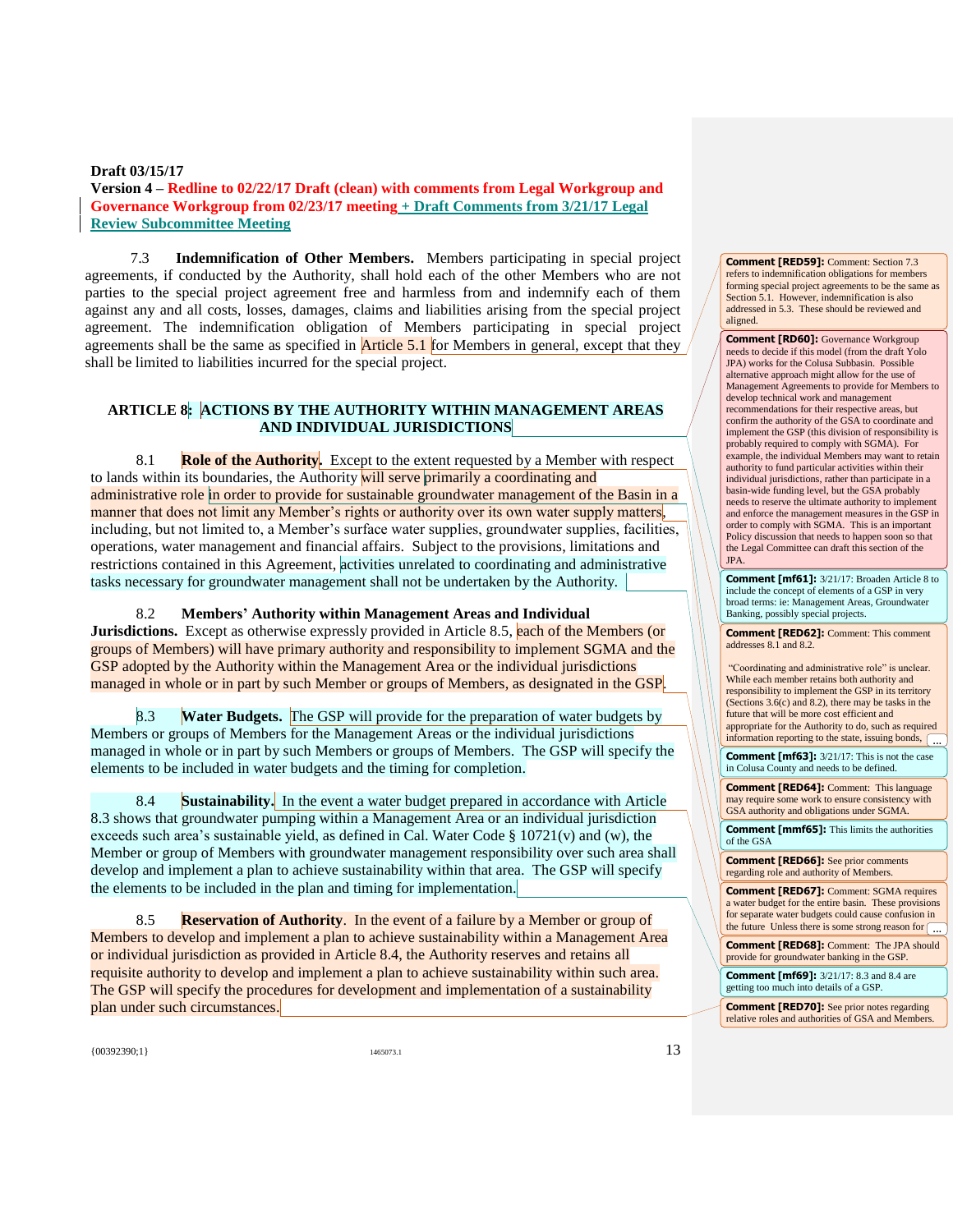# **ARTICLE 9: MISCELLANEOUS PROVISIONS**

9.1 **Amendments**. This Agreement may be amended from time to time by a unanimous vote of the Members.

9.2 **Binding on Successors**. Except as otherwise provided in this Agreement, the rights and duties of the Members may not be assigned or delegated without a unanimous vote by the Members. Any approved assignment or delegation shall be consistent with the terms of any contracts, resolutions, indemnities and other obligations of the Authority then in effect. This Agreement shall inure to the benefit of, and be binding upon, the successors and assigns of the Members hereto.

9.3 **Notice**. Any notice or instrument required to be given or delivered under this Agreement may be made by: (a) depositing the same in any United States Post Office, postage prepaid, and shall be deemed to have been received at the expiration of 72 hours after its deposit in the United States Post Office; (b) transmission by facsimile copy to the addressee; (c) transmission by electronic mail; or (d) personal delivery, as follows:

[To be added]

9.4 **Counterparts**. This Agreement may be executed by the Members in separate counterparts, each of which when so executed and delivered shall be an original. All such counterparts shall together constitute but one and the same instrument.

9.5 **Choice of Law**. This Agreement shall be governed by the laws of the State of California.

9.6 **Severability**. If one or more clauses, sentences, paragraphs or provisions of this Agreement is held to be unlawful, invalid or unenforceable, it is hereby agreed by the Members that the remainder of the Agreement shall not be affected thereby. Such clauses, sentences, paragraphs or provisions shall be deemed reformed so as to be lawful, valid and enforced to the maximum extent possible.

9.7 **Headings**. The paragraph headings used in this Agreement are intended for convenience only and shall not be used in interpreting this Agreement or in determining any of the rights or obligations of the Members to this Agreement.

9.8 **Construction and Interpretation**. This Agreement has been arrived at through negotiation and each Member has had a full and fair opportunity to revise the terms of this Agreement. As a result, the normal rule of construction that any ambiguities are to be resolved against the drafting Member shall not apply in the construction or interpretation of this Agreement.

 ${1465073.1}$  1465073.1 1465073.1 1465073.1 1465073.1 1465073.1 1465073.1 1465073.1 1465073.1 1465073.1 1465073.1 1465073.1 1465073.1 1465073.1 1465073.1 1465073.1 1465073.1 1465073.1 1465073.1 1465073.1 1465073.1 147 147

**Comment [mf71]:** 3/21/17: include in Article 9 language about future development of Management Areas and Dispute Resolution/Mediation.